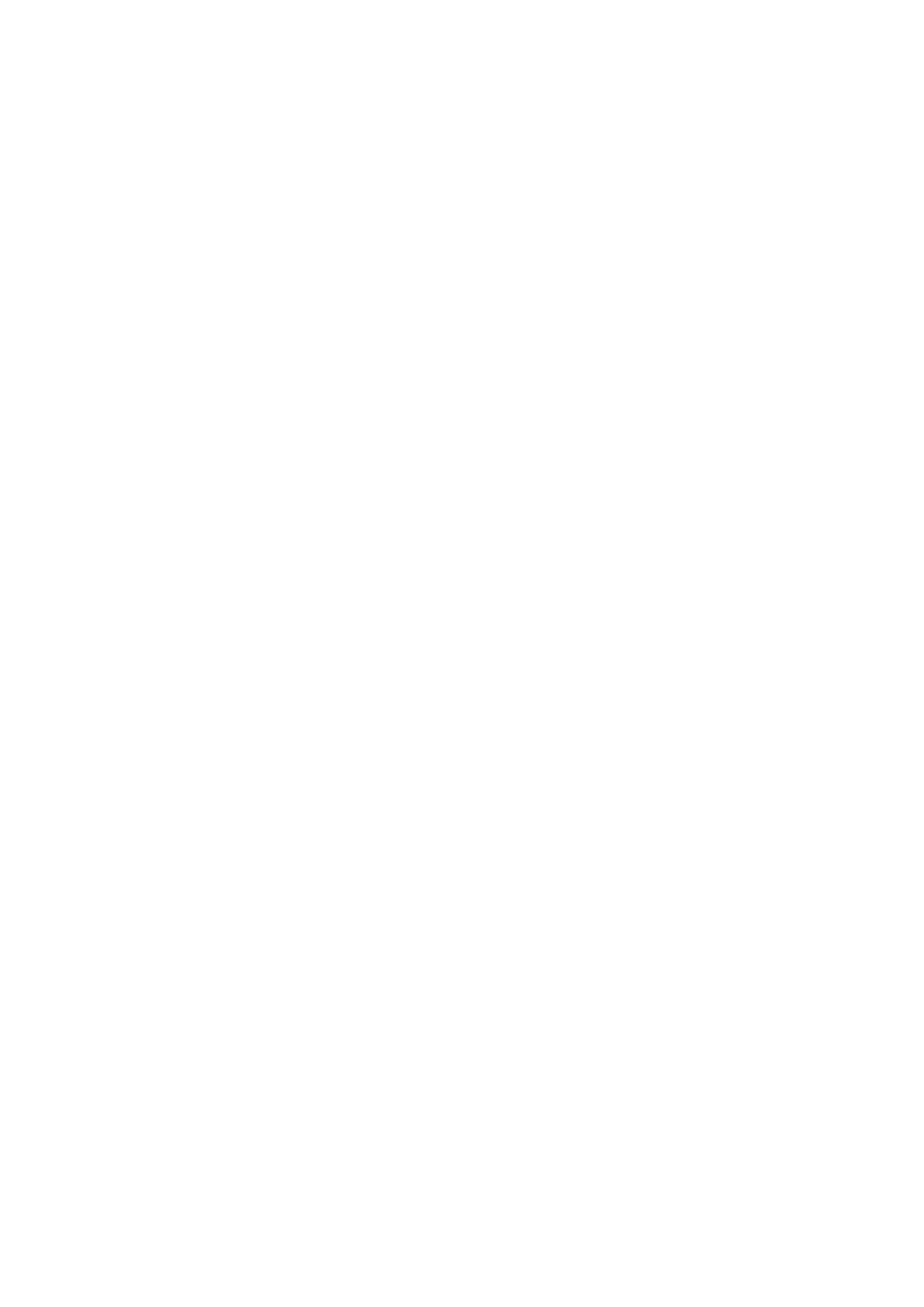# $\frac{country}{4}$ **C O N T E N T S**

## **OPERATING INSTRUCTIONS**

| Fuel                              | 4 |
|-----------------------------------|---|
| <b>Fitting The Riddling Grate</b> | 4 |
| Lighting                          | 5 |
| Controlling The Fire              | 5 |
| Refuelling                        | 5 |
| Ash Clearance                     | 6 |
| Reduced Burning                   | 6 |
| Cleaning and Maintenance          | 6 |
| Throat Plate & Flueway Clearing   | 6 |
| Chimney Sweeping                  | 6 |
| Servicing                         | 7 |
| Trouble Shooting                  | 7 |
| CO Alarm                          | 8 |
| If you need further help          | 8 |

## **INSTALLATION INSTRUCTIONS**

| Health & Safety Precautions | 10 |
|-----------------------------|----|
| CO Alarms                   | 10 |
| Specification               | 10 |
| Chimney                     | 10 |
| Hearth & Fire Surround      | 10 |
| Connection to Flues         | 11 |
| Soot Doors                  | 12 |
| Pre Lighting Check          | 12 |
| Commissioning               | 12 |
| Dimensions                  | 13 |
| Parts Lists                 | 14 |
| Certification               | 15 |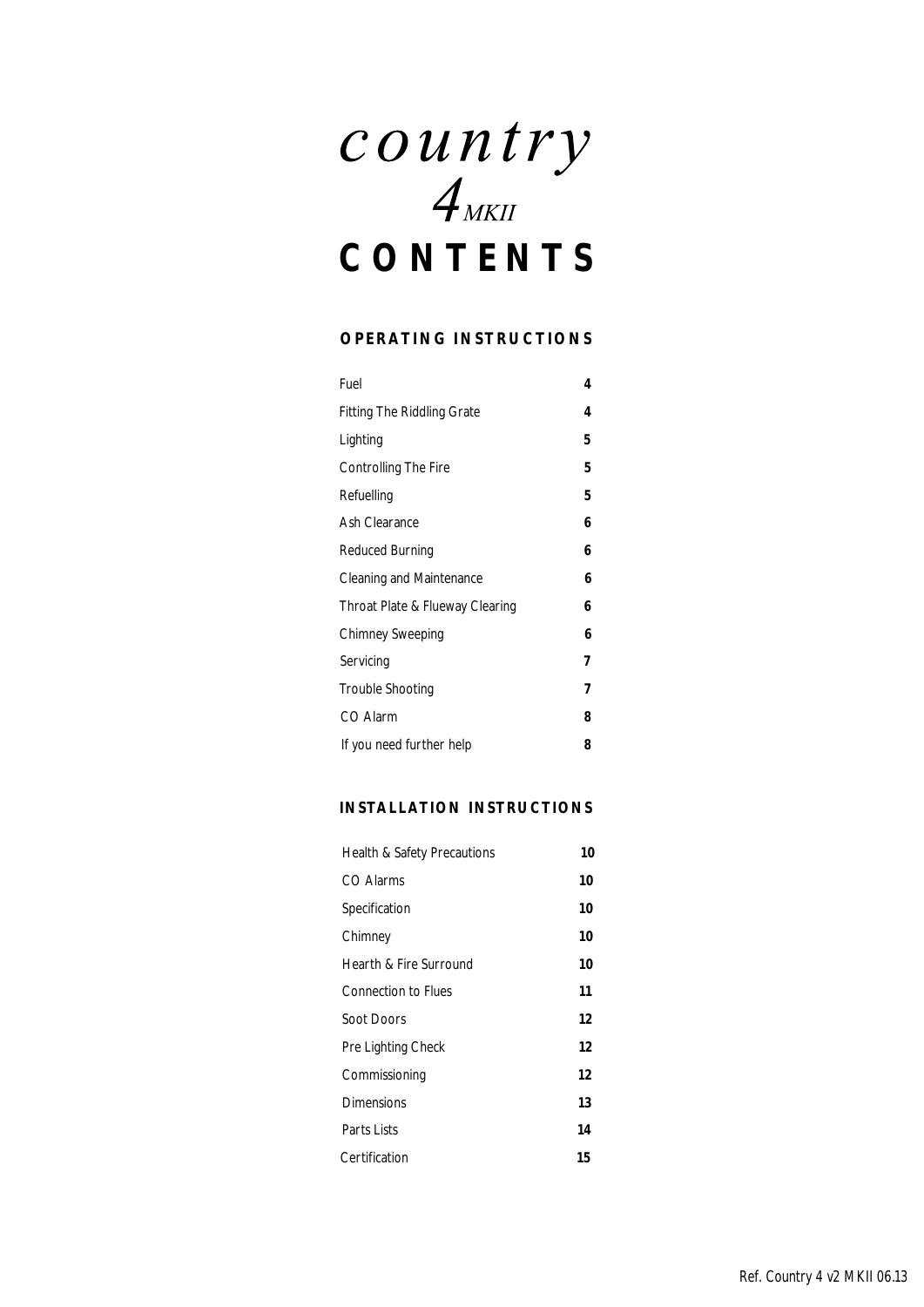Before lighting the stove check with the installer that the work and checks described in the Installation Instructions have been carried out correctly and that the chimney has been swept, is sound and free from any obstructions. The stove is not suitable for use in a shared flue system.

If you are using your stove to burn wood logs in a smoke controlled area, then the Smoke Reducing Kit **MUST** be fitted and the instructions on lighting and refuelling **MUST** be followed. This stove will not produce significant smoke if well seasoned logs of less than 20% moisture content are burnt and these instructions are adhered to. Burning wet (> 20% moisture content) wood and operating the stove in an irresponsible manner may produce smoke which is illegal in smoke controlled areas.

Remember that the stove will be hot and that it is made from hard materials – ensur e that you have good balance before operating the fire.

Do not use an aerosol spray on or near the stove when it is alight. There is a risk of explosion or flash ignition of the spray.

When using the stove in situations where children, aged and/or infirm persons are present a fireguard must be used to prevent accidental contact with the stove. The fireguard should be manufactured in accordance with BS 8423:2002.

The stove is suitable for intermittent operation.

## **FUEL**

This stove has been designated to burn wood. Only dry well seasoned wood should be burnt on this appliance as burning wet unseasoned wood will give rise to heavy tar deposits in the stove, on the glass and within the chimney. For the same reason hard woods (such as Ash, Beech and Oak) are better than soft woods (such as Pine and Spruce). Burning wet unseasoned wood will also result in considerably reduced outputs. The wood should be cut and split and then left to season in a well ventilated dry place for at least one year but preferably two years before use. Approximate suitable log sizes are 255mm (10in) long and 75mm (3in) diameter.

# **PETROLEUM COKE IS NOT SUITABLE FOR USE ON THIS APPLIANCE. ITS USE WILL INVALIDATE THE GUARANTEE.**

This stove is not designed to burn household waste. For advice on other fuels please contact Charnwood.

This appliance has been approved by HETAS as an intermittent

operating appliance for burning dry seasoned wood logs only. HETAS approval does not cover the use of other fuels either alone or mixed with wood logs nor does it cover the instructions for use of other fuels.

## **FITTING THE RIDDLING GRATE**

Tool required for fitting the riddling grate:

10mm Spanner Pozidriv screwdriver

Before fitting the riddling grate remove the fuel retainer and the wood ash retainer. The wood ash retainer is not required when the riddling grate is fitted.

Undo the nut on the riddling blanking hole using a 10mm spanner. Remove the cover and spacing washer (ensure you keep these in a safe place as you will need to replace them if the riddling grate is removed).

Feed the riddler rod through the hole on the right hand side of the stove, and slide one washer onto the rod. (If there is not sufficient room to the right of the stove to do this then remove the riddler knob, fit one washer over the rod and then slide the rod through the hole from the inside of the stove.)

Feed the rod through the two side fireplates and slide the other washer on to the rod so that the washers end up outside the two side fireplates. With the side fireplates pushed together fit the retaining clips so that the washers come inside the clips.

Slide the side fireplates apart so that they rest against the sides of the firebox. Slot in the front and rear support plates. Fit the grate plates into position through the front and rear grate support plates, making sure they locate correctly onto the riddler rod. Fit the fuel retainer. Slide the ashpan under the grate.



**4**

Anti-Clockwise to Open Clockwise to Close

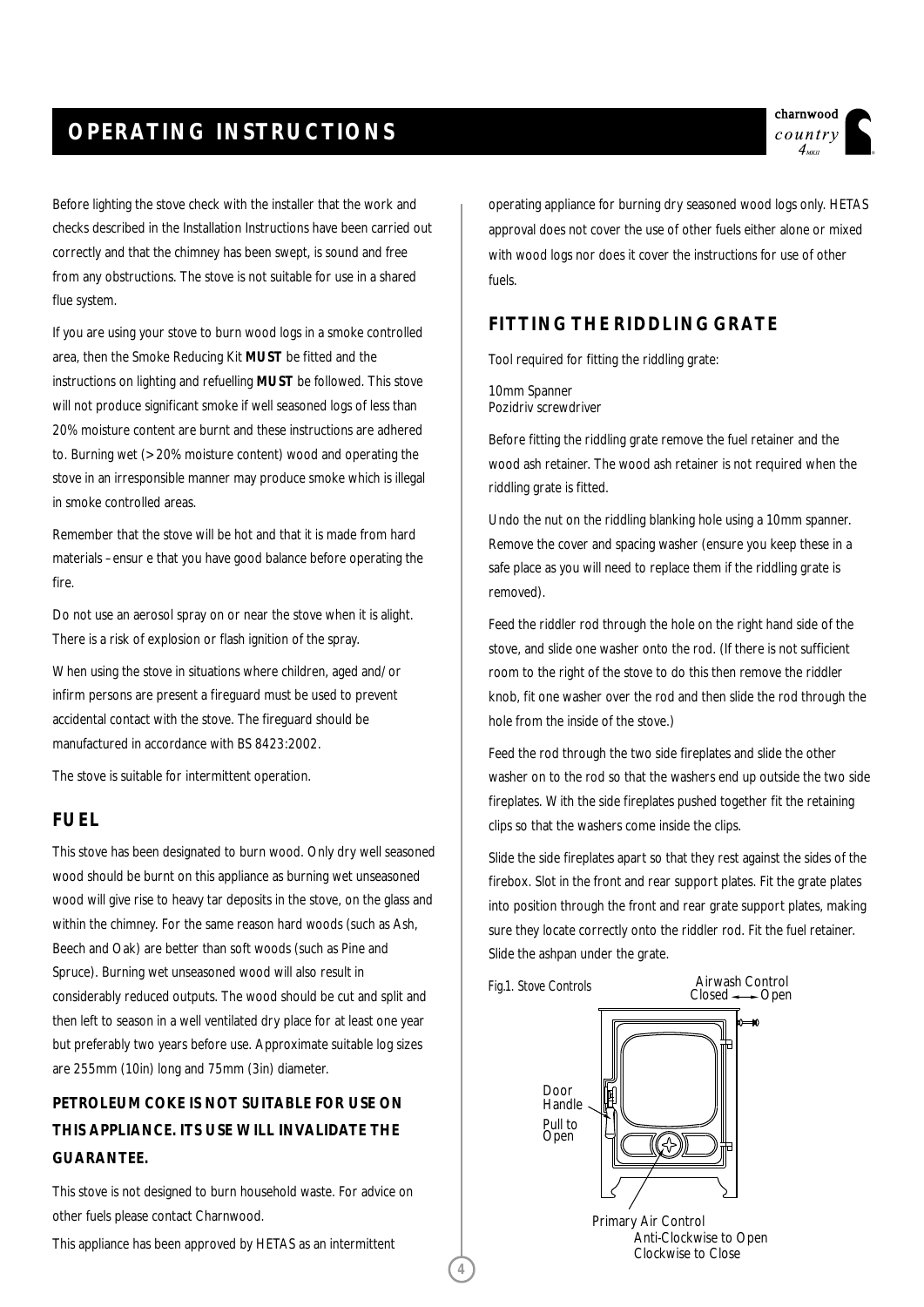

®

#### *Fig.2. Optional Grate Kit*



# **LIGHTING**

On initial lighting, the stove may smoke and give off an odour as the silicon paint with which the firebox is painted reacts to the heat. This is normal and will cease after a short time, but meanwhile the room should be kept well ventilated.

At first only light a small fire and burn it slowly for two hours to allow any residual moisture in the chimney to evaporate.

Light the stove using dry kindling wood and paper or fire lighters. Put the paper, or fire lighters, and kindling in the firebox and cover with a few small dry logs. Open the air controls – the primar y air control in the door and the airwash control - fully (see Fig. 1). Light the paper or fire lighters. The door may be left cracked open for a few minutes to assist the combustion and heat up the firebox more quickly. When the kindling wood is well alight add a few more small logs, close the doors but leave the air controls fully open. When the flames are established around these logs, load the stove with the required fuel load. Maintain the air controls at maximum at this stage. Once the fire is up to temperature the airwash system will begin to work, so allow the fire to become hot before adjusting the air controls to the required setting. During the lighting period, do not leave the stove unattended.

When relighting the stove, leave the ash on the base if burning wood, unless it is becoming too deep, in which case some of it may be removed. If burning high ash content fuel, clear the grate and empty the ashpan before relighting.

## **CONTROLLING THE FIRE**

The rate of burning and hence the output is controlled by the spin wheel and the airwash control (see Fig. 1).

The spin wheel should only be used when lighting or when rapid burning is required. It should not be left fully open for long periods as this can cause over-firing. For low burning it should be closed.

The airwash control is used most of the time to control the burning rate and to keep the glass clean. Fully extended gives full airwash for faster burning and clean glass whereas fully closed gives low burning. It will not be possible to keep the glass clean if this control is fully closed, particularly immediately after refuelling. For correct firing we recommend the use of a stove pipe thermometer which may be purchased from your supplier or from ourselves.

When the stove is hot, these controls must only be operated using the tool provided or a glove to avoid the danger of burned fingers.

## **REFUELLING**

Keep the firebox well filled but do not allow fuel to spill over the top of the fuel retainer.

Logs should be evenly distributed, filling the firebed to give the most pleasing flame pattern. The air controls must be fully opened after refuelling until the flames are established above the fire. It is best to refuel on to a hot bed of ash. If at this point the fire starts to die, the doors must be cracked open until the fire is revived in order that smoke may not be produced. If the fire has started to die down before refuelling, then more kindling wood must be added, the air controls opened fully and the door cracked open to re-establish the firebed *before* adding larger logs (see suitable log sizes in Fuel section).

Care should be taken, especially when burning wood, that fuel does not project over the fuel retainer or damage to the glass may be caused when the door is closed. It can also cause the glass to blacken. Maximum filling height is such that logs cannot fall from the fire when the doors are opened. In smoke controlled areas do not fill the stove above the level of the front firebars. Liquid fuels are not to be used on this appliance.

# **ASH CLEARANCE**

The ashpan should be emptied regularly before it becomes too full. Never allow the ash to accumulate in the ashpan so that it comes in contact with the underside of the grate as this will seriously damage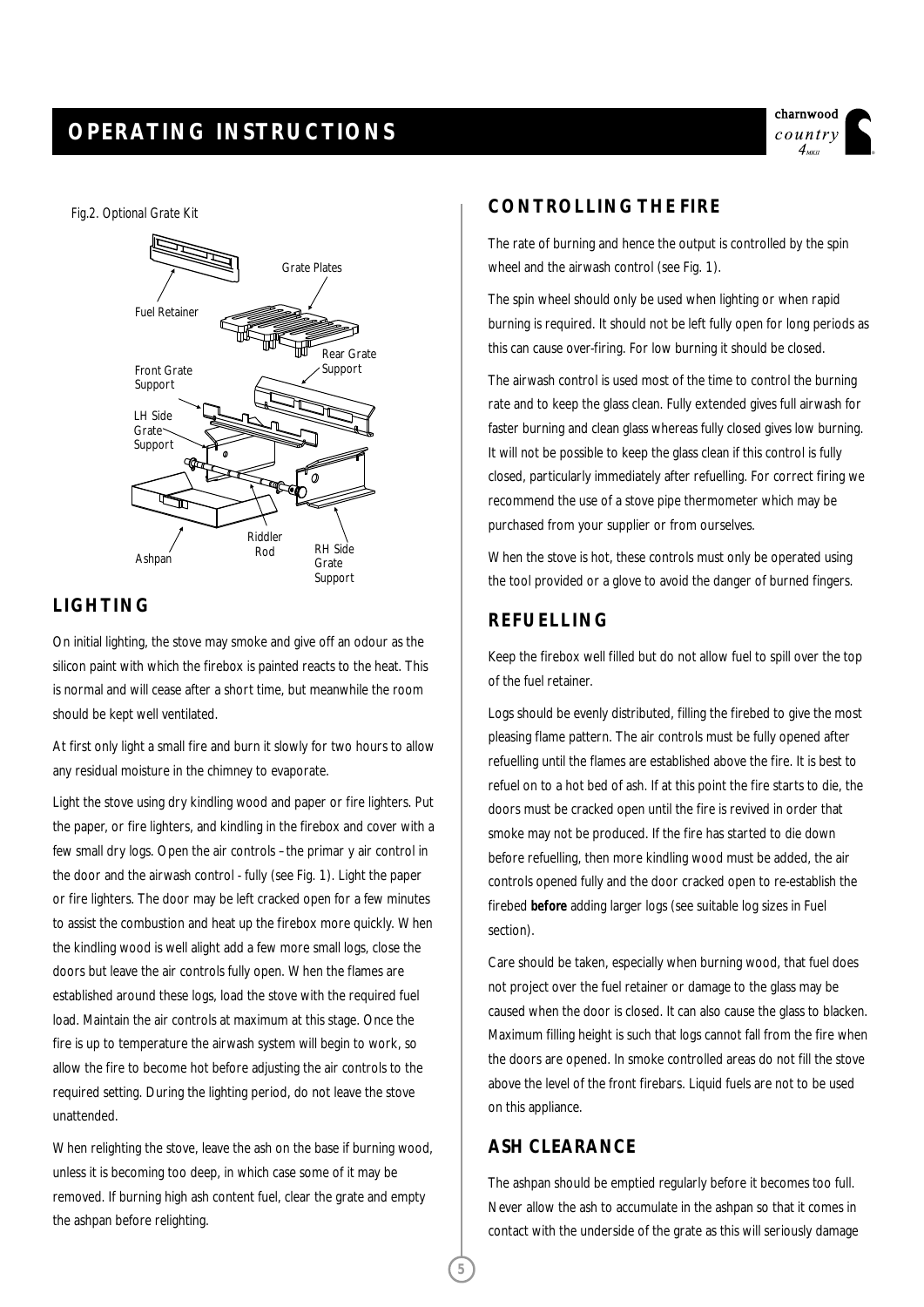the grate bars. The ashpan is handled using the tool provided. Care should be taken to ensure that ash is cool before emptying it into plastic liners or bins.

To make ash removal easier there is a special Charnwood ash carrier available. This may be purchased from your supplier or, in case of difficulty, directly from Charnwood.

#### *Fig.3. Throat Plate Position and Lowering*



## **REDUCED BURNING**

For reduced burning the fire door must be closed.

When burning wood in areas that are not smoke controlled, load some large logs on the fire and allow to burn for half an hour before closing the spin wheel (this will help to reduce tar deposits in the chimney). Leave the airwash control slightly open to help keep the glass clear. Some experimentation may be necessary to find the setting most suitable for the type of fuel being used and the draw on the chimney.

To revive the fire, empty the ashpan, (if burning fuel other than wood), riddle the fire, and open the air controls to maximum. When the fire is burning well load on more fuel as necessary and adjust the air controls to the desired setting.

# **CLEANING AND MAINTENANCE**

The stove is finished with a high temperature paint which will withstand the temperatures encountered in normal use. This may be cleaned with a damp lint-free cloth when the stove is cold. Should repainting become necessary, high temperature paints are available from your supplier or from stove shops.

Most deposits on the glass may be burnt off simply by running the fire at a fast rate for a few minutes. If it becomes necessary to clean the glass then open the door and allow it to cool. Clean the glass using a damp cloth and then wiping over with a dry cloth. Any stubborn

deposits on the glass may be removed with a proprietary stove glass cleaner or ceramic hob cleaner. Do not use abrasive cleaners or pads as these can scratch the surface which will weaken the glass and cause premature failure

# **THROAT PLATE AND FLUEWAY CLEANING**

It is important that the throat plate and all the stove flueways are kept clean in order to prevent potentially dangerous fume emission. They should be cleaned at least monthly, and more frequently if necessary. It is necessary to let the fire out to carry out these operations.

The front of the throat plate is pulled forward and then lowered as shown in Fig. 3. Any sooty deposits should then be swept from the plate and into the fire.

Return the throat plate to its correct position - raise the front of the plate, push it back and then lower it onto the retaining lugs.

## **CHIMNEY SWEEPING**

The chimney should be swept at least twice a year. Where the top outlet or vertical rear flue connector is used it will generally be possible to sweep the chimney through the appliance.

First remove the fuel retainer and the throat plate. Then sweep the chimney ensuring that soot is removed from all horizontal surfaces after sweeping.

In situations where it is not possible to sweep through the appliance the installer will have provided alternative means, such as a soot door. After sweeping the chimney the appliance flue outlet and the flue pipe connecting the stove to the chimney must be cleaned with a flue brush.

After clearing any soot from within the stove, replace the throat plate (see Fig. 3.) and the fuel retainer.

Different types of sweep's brushes ae available to suit different flueways. For standard brick chimneys a wire centre sweep's brush fitted with a guide wheel is recommended. For prefabricated insulated chimneys the manufacturers instructions with regard to sweeping should be consulted.

# **SERVICING**

It is recommended that the fire is serviced once a year to keep it in first class working order. After cleaning out the firebox thoroughly, check that all internal parts are in good working order, replacing any parts that are beginning to show signs of wear. Check that the doors **<sup>6</sup>**



®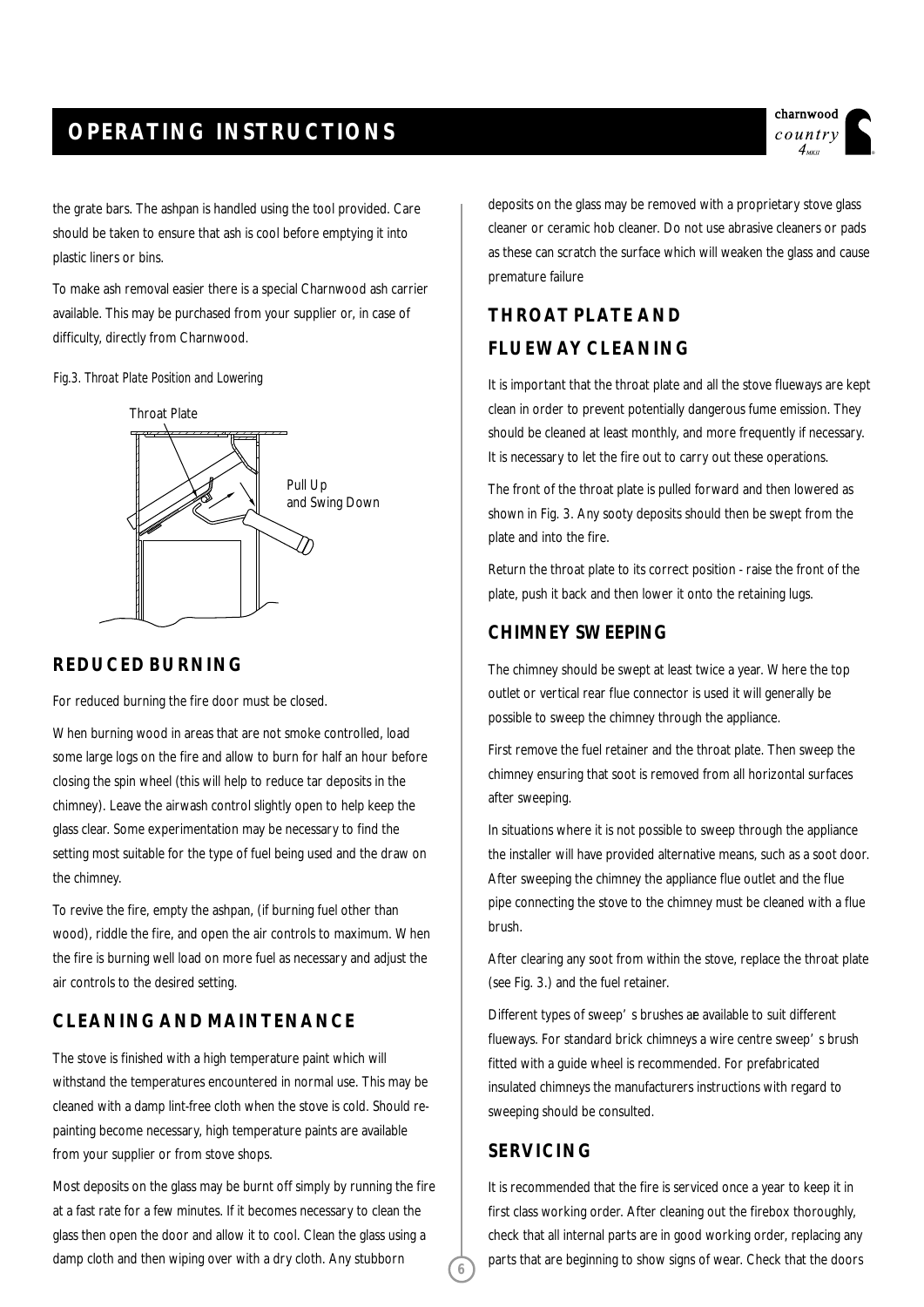seals are in good condition and that the door seals correctly. A servicing guide is available on request. Repairs or modifications may only be carried out by the Manufacturer or their approved agents. Use only genuine Charnwood replacement parts.

# **TROUBLE SHOOTING**

#### **Fire Will Not Burn**

#### Check that:

- a) the air inlet is not obstructed in any way,
- b) chimneys and flueways are clear,
- c) a suitable fuel is being used,
- d) there is an adequate air supply into the room,

e) an extractor fan is not fitted in the same room as the stove.

f) there is sufficient draw in the chimney. Once the chimney is warm a draught reading of at least 2.5 mm (0.10 inches) water gauge (25Pa) should be obtained.

#### **Blackening of Door Glass**

Differences in chimney draughts mean that the best settings of the air controls will vary for different installations. A certain amount of experimentation may be required. However the following points should be noted, and with a little care should enable the glass to be kept clean in most situations:

a) Wet or unseasoned wood, or logs overhanging the front fence will cause the glass to blacken.

b) The airwash relies on a supply of heated air to keep the glass clean. Therefore, when lighting the stove allow the firebed to become well established before closing the spin wheel. This may also be necessary when re-fuelling the stove.

c) When re-fuelling keep the fuel as far back from the front fence as possible, do not try to fit too much fuel into the firebox.

d) Never completely close the airwash control - as a guide it should be at least a quarter open.

e) The spin wheel may be kept slightly open to assist in keeping the glass clean.

It is always more difficult to keep the glass clean when running the stove very slowly for long periods.

If blackening of the glass still occurs check that all flue connections and the blanking plate are well sealed. It is also important that the chimney draw is sufficient and that it is not affected by downdraught.. When the chimney is warm a draught reading of at least 2.5 mm (0.10 inches) water gauge (25Pa) should be obtained.

Some blackening of the glass may occur below the level of the coal retainer. This will not obscure the view of the fire or affect its performance.

®

charnwood $countrv$ 

**Fume Emission**

**Warning Note:**

**Properly installed and operated this appliance will not emit fumes. Occasional fumes from de-ashing and re-fuelling may occur. Persistent fume emission is potentially dangerous and must not be tolerated. If fume emission does persist, then the following immediate actions should be taken:**

**a) Open doors and windows to ventilate the room.** 

**b) Let the fire out and safely dispose of the fuel from the appliance.**

**c) Check for flue or chimney blockage, and clean if required.** 

**d) Do not attempt to re-light the fire until cause of fume has been identified, if necessary seek professional advice.**

The most common cause of fume emission is flueway or chimney blockage. For your own safety these must be kept clean.

**Fire blazing out of control**

Check that:

- a) The door is tightly closed.
- b) The spin wheel is fully closed.
- c) The airwash control is closed.
- d) A suitable fuel is being used.
- e) Door seals and airwash slide are intact.

#### **Chimney Fires**

If the chimney is thoroughly and regularly swept, chimney fires should not occur. However, if a chimney fire does occur close the spin wheel and the airwash control, and tightly close the door of the appliance. This should cause chimney fire to go out in which case the controls should be kept closed until the stove has gone out. The chimney and flueways should then be cleaned. If the chimney fire does not go out when the above action is taken then the fire brigade should be called immediately.

After a chimney fire the chimney should be carefully examined for any damage. Expert advice should be sought if necessary.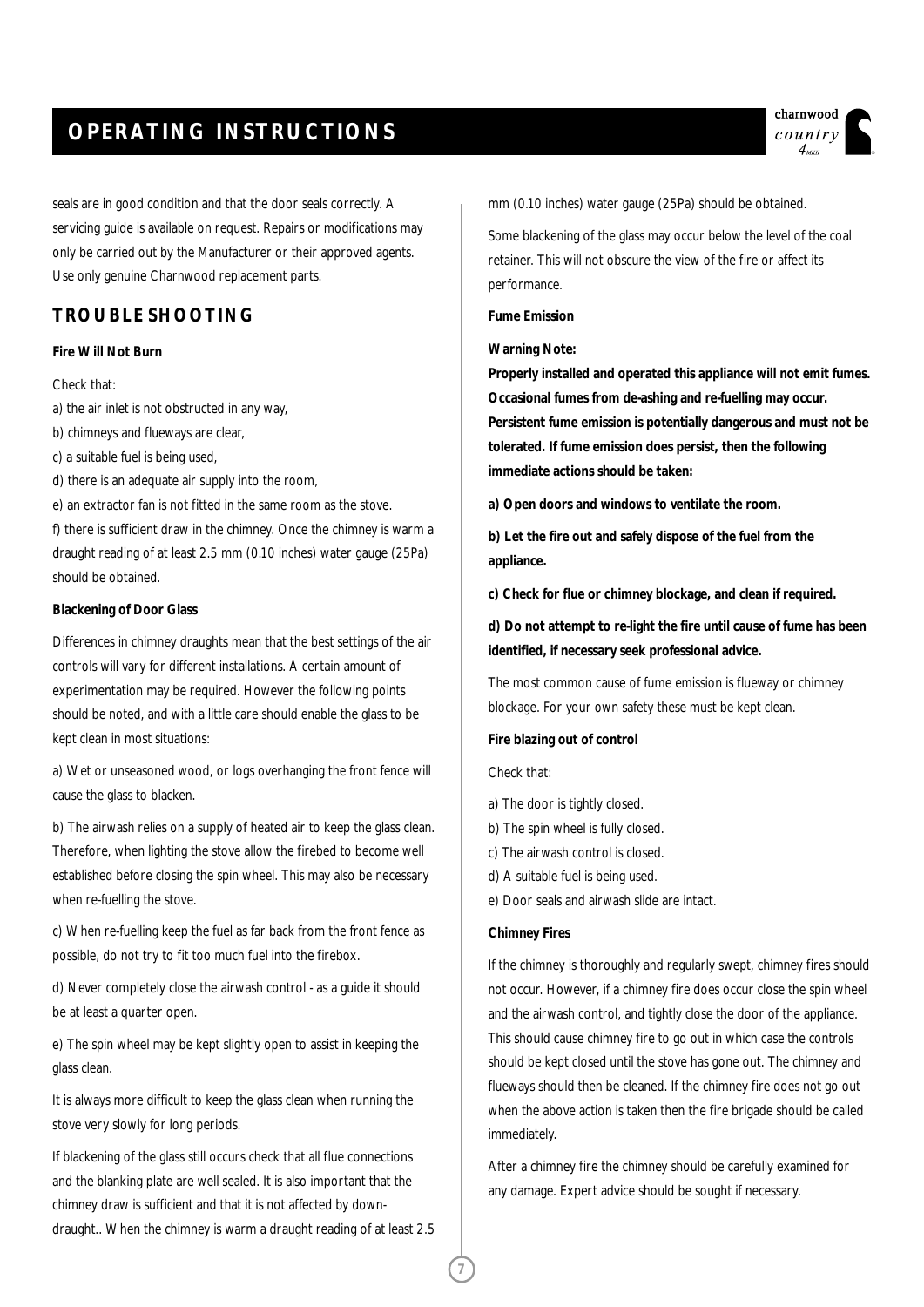#### **CO Alarm**

Your installer should have fitted a CO alarm in the same room as the appliance. If the alarm sounds unexpectedly, follow the instructions given under " Warning Note" abo ve.

#### **IF YOU NEED FURTHER HELP**

If you need further help with your Charnwood then your Installer will be able to provide the answers to most questions. Your Local Charnwood Premier Dealer has a great deal of experience and will also be able to provide helpful advice. Further help is available from the Charnwood Customer Services department who will be pleased to give advice, if necessary.



®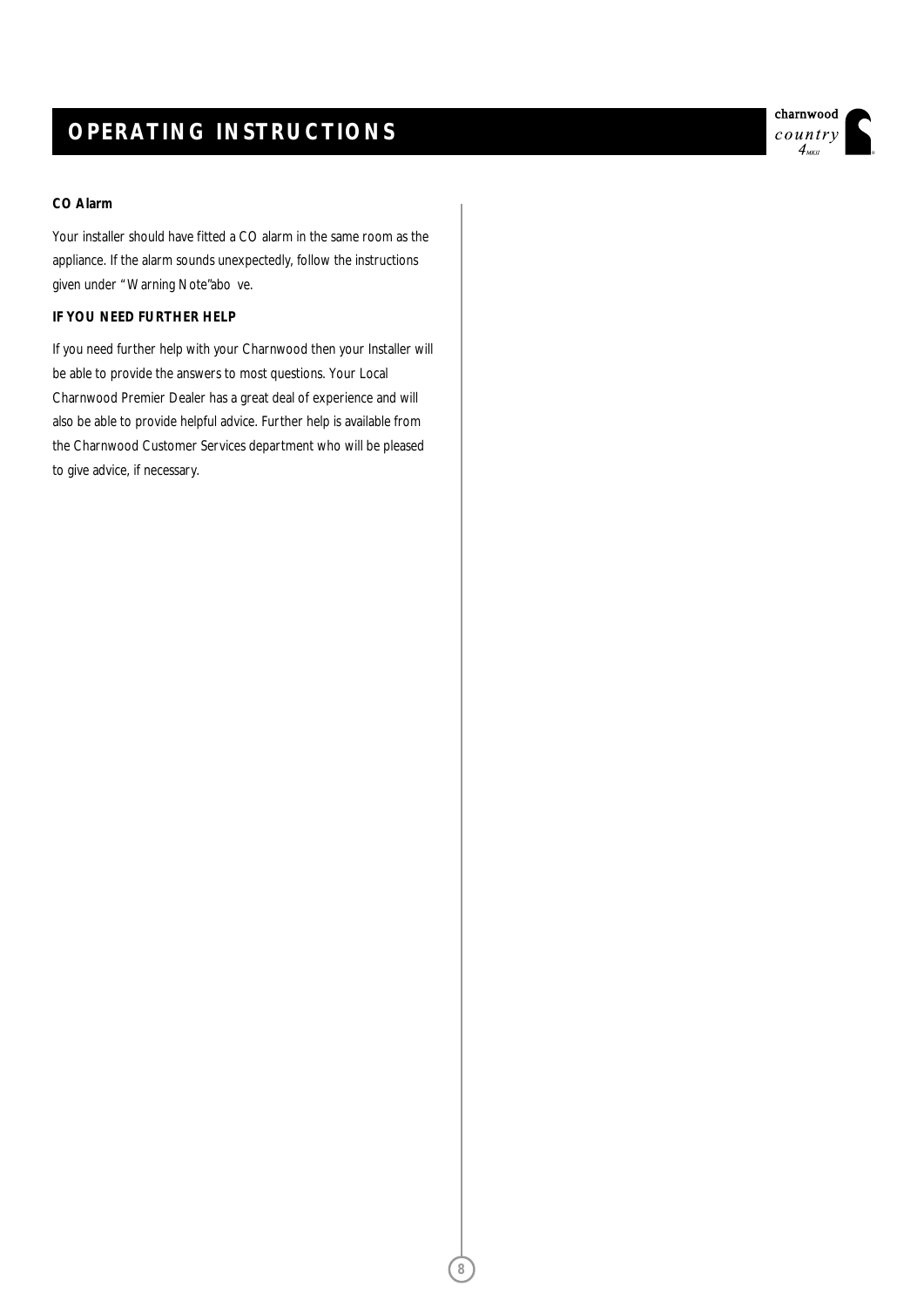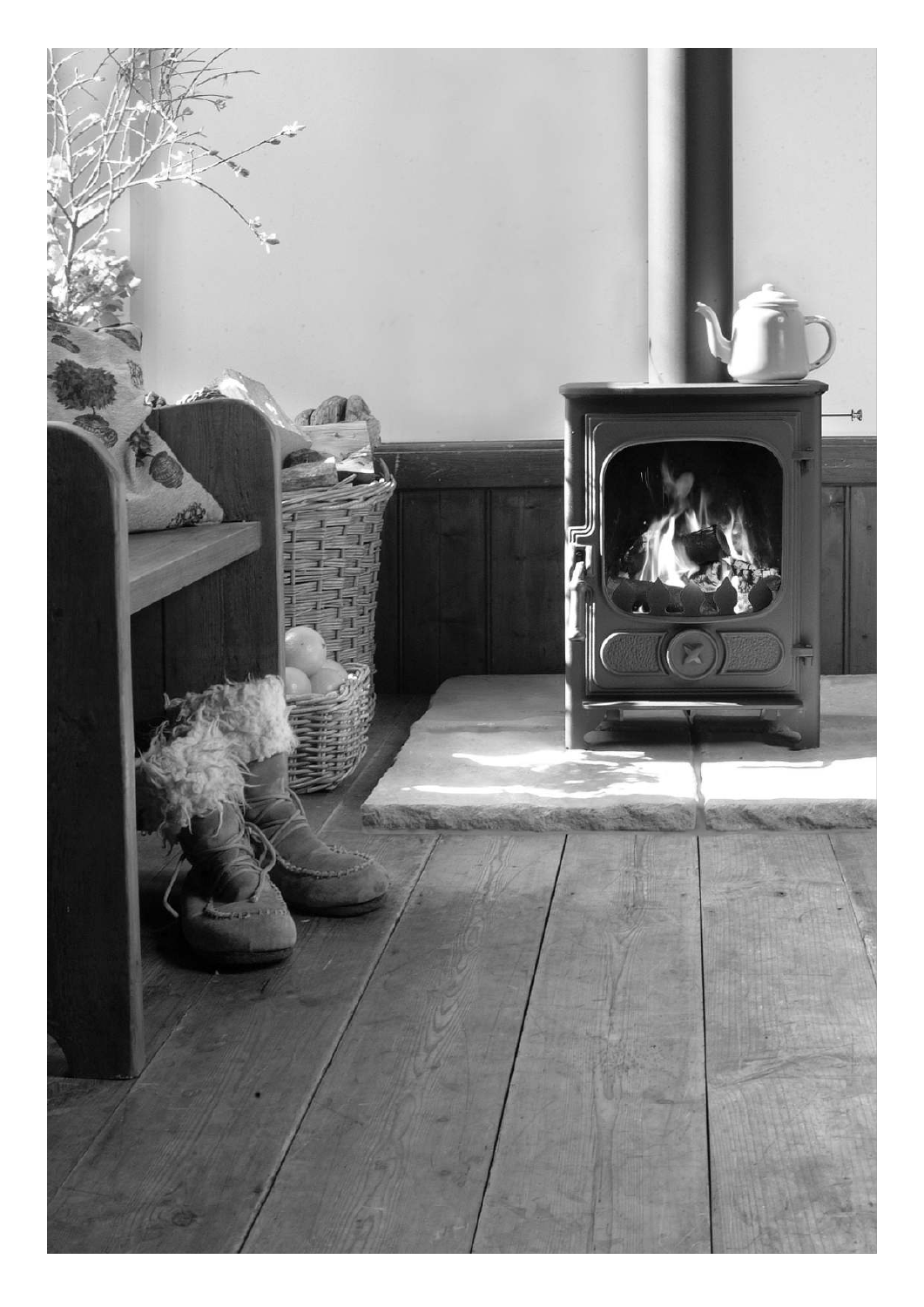# **INSTALLATION INSTRUCTIONS**

### **HEALTH AND SAFETY PRECAUTIONS**

Please take care when installing the stove that the requirements of the Health and Safety at Work Act 1974 are met.

Some types of fire cement are caustic and should not be allowed to come into contact with the skin. In case of contact wash with plenty of water.

If there is a possibility of disturbing any asbestos in the course of installation then please use appropriate protective equipment.

There must not be an extractor fan fitted in the same room as the stove as this can cause the appliance to emit fumes into the room.

As the output is below 5kW a permanent air supply is not normally required. This stove is capable of intermittent operation.

This stove is not suitable for use in a shared flue system.

In addition to these instructions the requirements of BS.8303 and BSEN 15287-1:2007 must be fulfilled. Local Authority Bylaws and Building Regulations, including those referring to national and European Standards, regarding the installation of Solid Fuel burning appliances, flues and chimneys must also be observed.

## **CO ALARMS**

Building regulations require that whenever a new or replacement fixed solid fuel or wood/biomass appliance is installed in a dwelling a carbon monoxide alarm must be fitted in the same room as the appliance. Further guidance on the installation of the carbon monoxide alarm is available in BS EN 50292:2002 and from the alarm manufacturer's instructions. Provision of an alarm must not be considered a substitute for either installing the appliance correctly or ensuring regular servicing and maintenance of the appliance and chimney system.

# **SPECIFICATION**

The nominal output of the Country 4 is 4.8 kW (16,300 Btu/h). This output is based on a 45minute re-fuelling cycle burning seasoned hardwood logs. The average flue temperature at rated output is 266°C. The Flue gas mass flow is 4.8g/s and the stove weight is 62kg.

### **CHIMNEY**

In order for the appliance to perform satisfactorily the chimney height must not be less than 4 metres measured vertically from the outlet of

the stove to the top of the chimney. The internal dimensions of the chimney should preferably be 175 mm (7 inches) or 200mm (8 inches) either square or round and MUST NOT BE LESS THAN 150 mm (6 inches).

If an existing chimney is to be used it must be swept and checked, it must be in good condition, free from cracks and blockages, and should not have an excessive cross sectional area. If you find that the chimney is in poor condition then expert advice should be sought regarding the necessity of having the chimney lined. If it is found necessary to line the chimney then a lining suitable for Solid Fuel must be used.

If there is no existing chimney then a prefabricated block chimney or a twin walled insulated stainless steel flue to BSEN 15287-1:2007 can be used either internally or externally. These chimneys must be fitted in accordance with the manufacturers instructions and Building Regulations.

Single wall flue pipe is suitable for connecting the stove to the chimney but is not suitable for using for the complete chimney.

If it is found that there is excessive draw in the chimney then a draught stabiliser should be fitted.

It is important that there is sufficient draw in the chimney and that the chimney does not suffer from down-draught. When the chimney is warm the draw should be not less than 2.5mm (0.10 inches) water gauge (25 Pa). If in doubt about the chimney seek expert advice.

## **HEARTH AND FIRE SURROUND**

The stove must stand on a fireproof hearth and must not be situated closer than 600mm from the sides and 700mm from the rear to combustible materials above hearth level unless adequately fireproofed in accordance with local building regulations. The hearth temperature can, in extreme conditions, exceed 100°C and therefore a constructional hearth is required. The positioning of the stove and the size of the hearth are governed by building regulations for Class 1 appliances. These building regulations state that the hearth must extend in front of the stove by at least 300mm (12 inches) and to the sides of the stove by at least 150mm (6 inches). If in doubt as to the positioning of the stove expert advice should be sought either from the supplier or the local building inspector.

The fireplace must allow good circulation of air around the appliance to ensure that maximum heat is transferred to the room and also to prevent the fireplace from overheating. A gap of 150mm (6 inches) each side and 300mm (12 inches) above the appliance should give

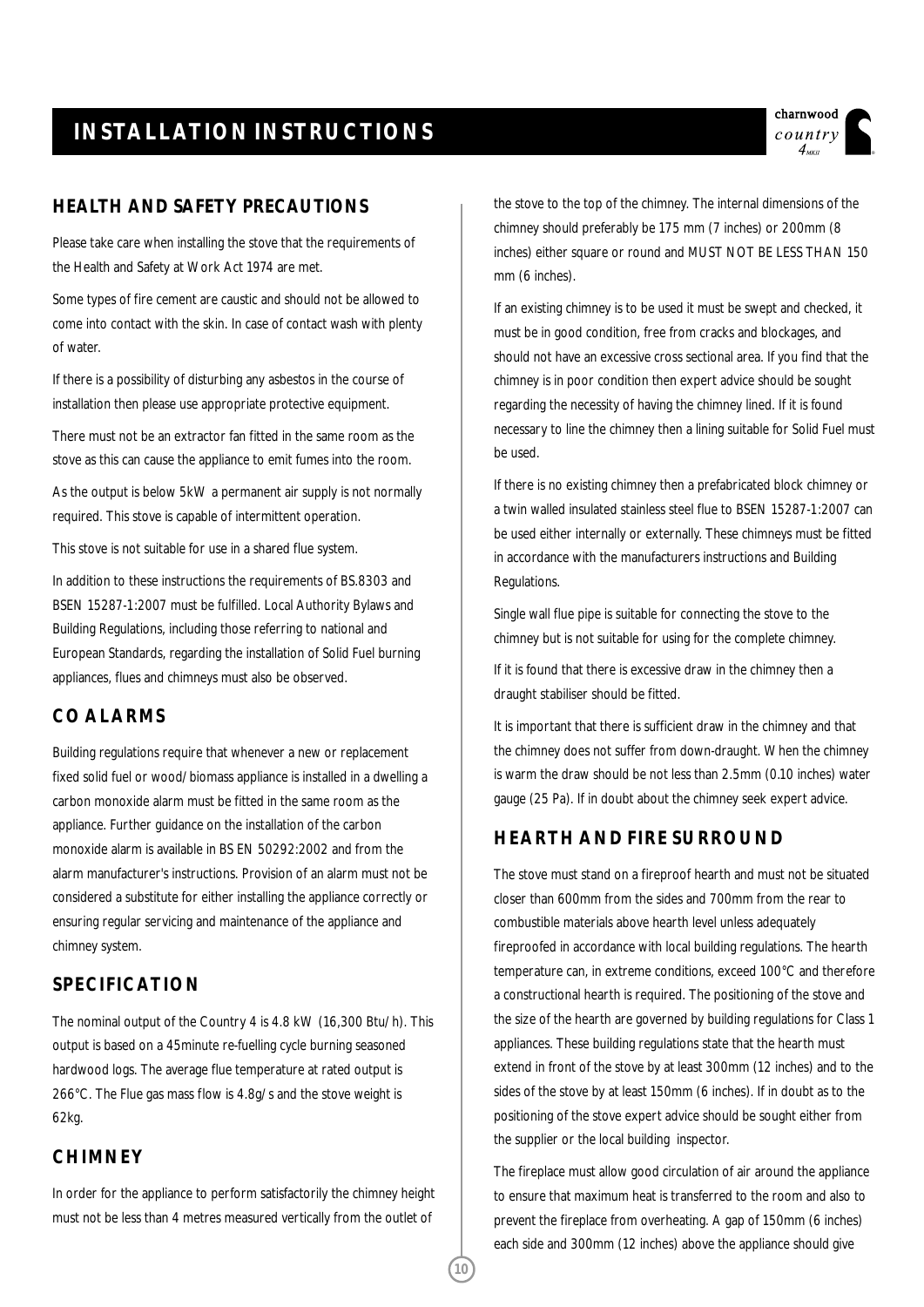# **INSTALLATION INSTRUCTIONS**

#### *Fig. 4. Flue Blanking Plate.*



sufficient air circulation. If a wooden mantelpiece or beam is used in the fireplace it should be a minimum of 460mm (18 inches), and preferably 600mm (24 inches) from the appliance. In some situations it may be necessary to shield the beam or mantelpiece to protect it.

In order for the fire to operate correctly and to allow for access, there must be an air gap behind the appliance of at least 75mm, but be aware that this distance will need to be greater in some cases to meet Building Regulation requirements.

# **CONNECTIONS TO FLUES**

The stove must be connected to the flue using 125mm (5") i/d pipe. This may be stainless steel, cast iron, or thick wall steel pipe. Straight lengths of Charnwood Pipe to match the stove are available if required.

There are several ways of connecting the stove to the flue. These are illustrated in Figs. 5 to 8.

If the optional vertical rear flue connector is used then the chimney may be swept through the appliance.

Horizontal lengths of flue must be kept to a minimum and should not be more than 125mm (5 inches) long. The sealing face of the flue collar must be coated with fire cement before fixing to the body of the stove using the two screws provided. The blanking plate must be removed, sealed with fire cement and refitted, care being taken to ensure that the fold on the clamping plate is in line with the lugs on the firebox as shown in Fig. 4. Ensure that the clamping plate does not prevent the throat plate from seating correctly. All flue connections must be well sealed.

#### *Fig. 5. Vertical Register Plate With Bricked Up Fireplace*







*Fig. 7. Horizontal Register Plate With Top Flue Connection*

**11**



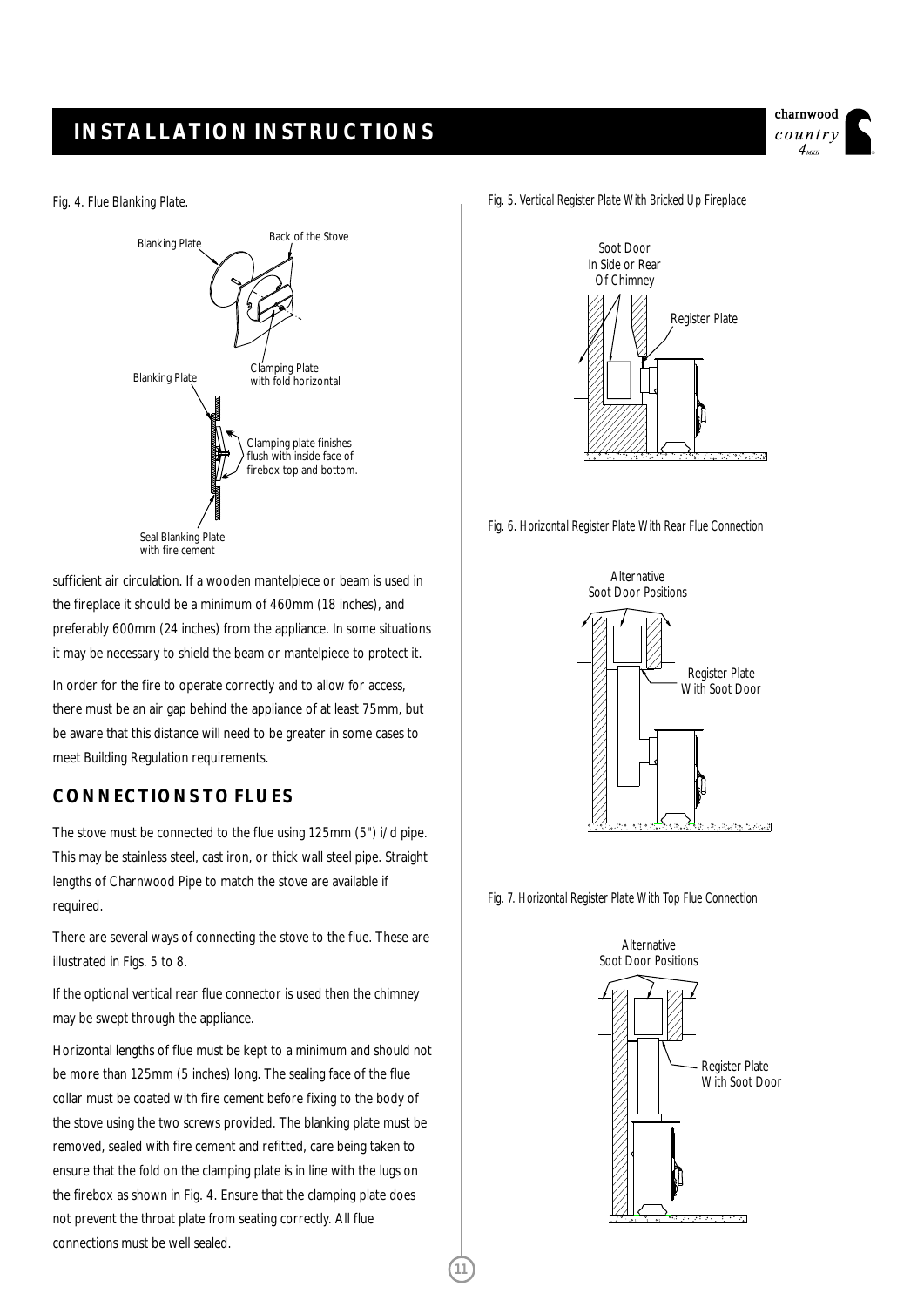# **INSTALLATION INSTRUCTIONS**

*Fig. 8. Horizontal Register Plate With Optional Vertical Rear Flue Connector*



# **SOOT DOORS**

It is possible to pass a 16 inch diameter sweep' s brush though the appliance but in most back outlet installations it will be necessary to have a soot door to enable the chimney to be swept. The optional vertical rear flue connector does allow the chimney to be swept through the stove.

Soot doors may either be in the actual brickwork of the chimney or in the register plate. Various positions of soot doors are shown in Figs. 5 to 8.

# **PRE LIGHTING CHECK**

Ensure that the throat plate is fitted in the roof of the appliance. The location and positioning of the throat plate is shown in Fig. 3.

Check that the front fence is fitted correctly and that the door closes properly.

## **COMMISSIONING**

On completion of the installation allow a suitable period of time for the fire cement and mortar to dry out before lighting the fire. If no grate is fitted, make a layer of ash or sand on the base of the stove before lighting. Check to ensure that smoke and fumes are taken from the appliance up the chimney and emitted safely. Also check all joints and seals. On completion of the installation and commissioning please leave the operating instructions with the customer and advise them on the use of the appliance.

**12**



®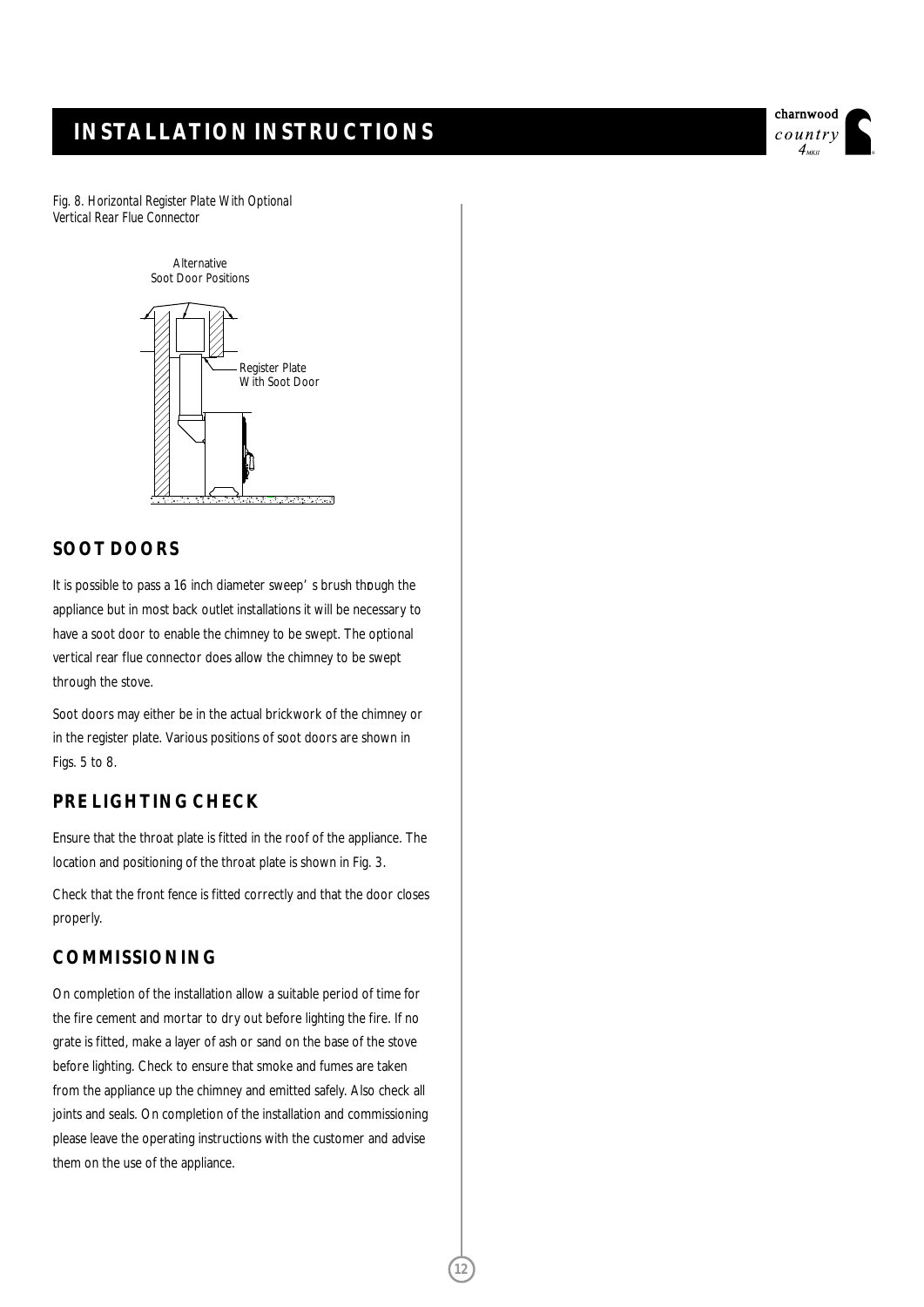# **COUNTRY 4 DIMENSIONS (mm)**



®

charnwoodcountry  $\overline{A}_{\text{MKH}}$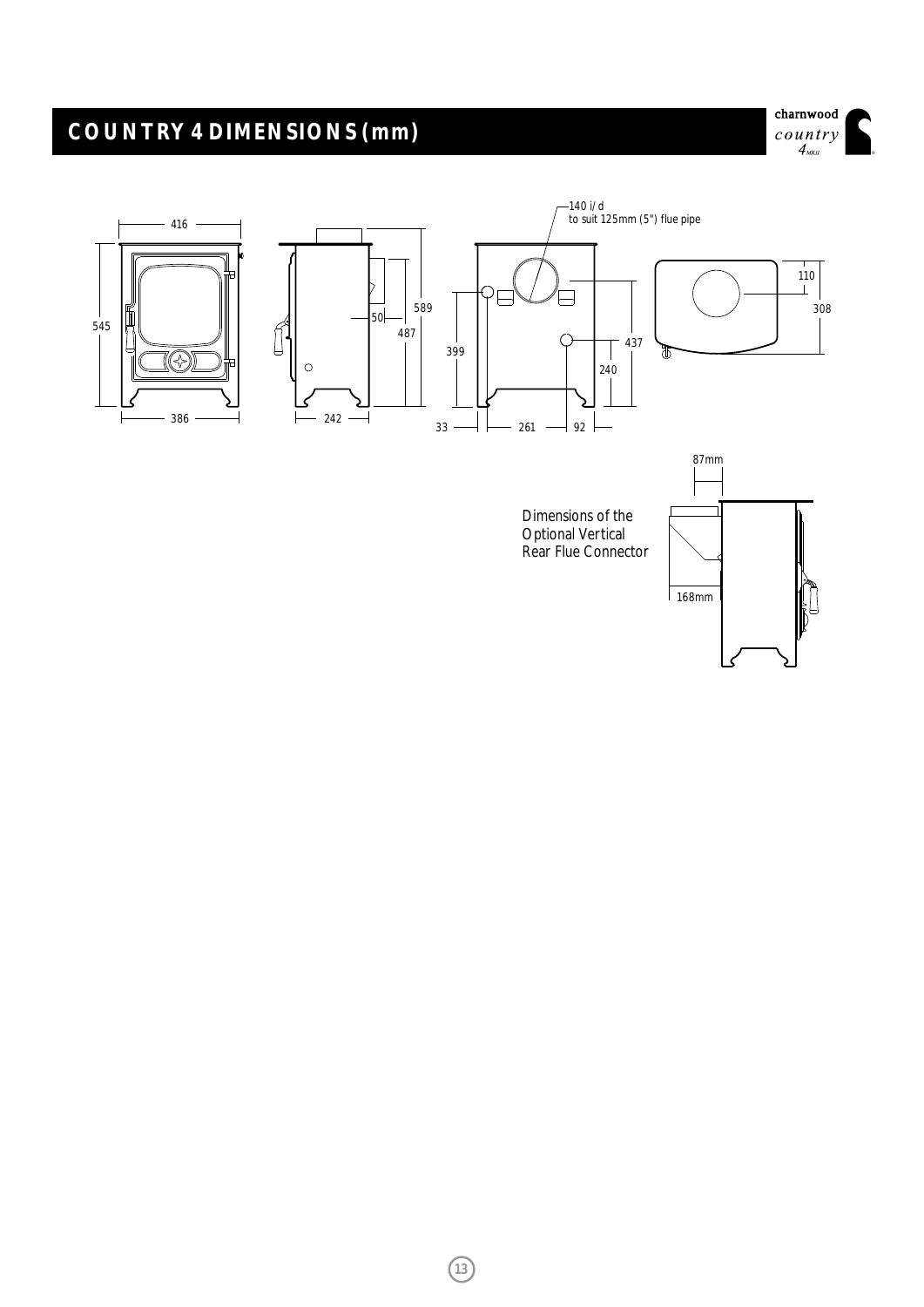# **COUNTRY 4 PARTS LIST**



®

**Issue N**



| $1^*$ | 008/PV21   | Door Seal                          | 23#     | 002/PV01/A  | Door Assembly                            |
|-------|------------|------------------------------------|---------|-------------|------------------------------------------|
| $2^*$ | 008/FW29   | Door Seal Adhesive                 | 24      | 002/PV13    | Door Latch Hook                          |
| $3^*$ | 008/PV55   | Glass Seal Kit                     | 25      | 002/PV12B   | <b>Flue Collar</b>                       |
| 4     | 006/PV19   | Glass (Inc Seal)                   | 26      | 001/EY10    | Firebox (Country 4 MkII)                 |
| 5     | 004/BW23   | <b>Glass Retainer</b>              | 27      | 012/PV09    | <b>Blanking Plate</b>                    |
| 6     | 002/EY23   | <b>Fuel Retainer</b>               | 28      | 010/EY51    | Clamping Plate                           |
| 6a    | 002/EY24   | Wood Ash Retainer                  | 29      | 010/PV33    | Vert. Rear Flue Adapter (Opt'l Extra)    |
|       | 010/PV31   | <b>Throat Plate</b>                | 30      | 010/EY04    | Left Hand Side Grate Support             |
| 8     | 010/EY15L  | L.H. Side Fire Plate (Inc Gasket)  | 31      | 010/EY05    | Right Hand Side Grate Support            |
| 9     | 010/EY15R  | R.H. Side Fire Plate (Inc Gasket)  | 32      | 010/EY09    | Rear Grate Support                       |
| 10    | 010/EY16   | Back Fire Plate (Inc Gasket)       | 32a     | 010/EY06B   | Rear Grate Support (Use With Boiler)     |
| 11    | 011/PV26   | Side Ceramic Gasket                | 33      | 010/EY06    | Front Grate Support                      |
| 12    | 011/PV27   | <b>Back Ceramic Gasket</b>         | 34      | 002/EY03    | <b>Grate Plate</b>                       |
| 13    | 008/EY29   | Set of Fire Plates(3) & Gaskets    | 35      | 010/EY13    | Riddler Rod                              |
| 14    | 012/PV11   | Serial No. Label                   | $36*$   | 008/DY23    | Riddler Rod Retaining Clips (Pack of 10) |
| 15    | 008/PV28/S | Hinge Pin Set (2 Per Set)          | 37      | 002/DY21    | Riddler Knob                             |
| 16    | 008/FW28   | Hinge Post                         | 38      | 004/PV17    | Ashpan                                   |
| 17    | 002/PV03   | Door Catch Lever                   | 40      | 010/EY20    | Multifuel Kit (Optional Extra)           |
| 18    | 008/PV08   | Door Handle (Incl. Screw & Washer) | $41*$   | 010/EW51    | Ash Carrier (Optional Extra)             |
| 19    | 002/PV02   | Primary Air Control                | $42*$   | 010/PV35    | Boiler, Steel (Optional Extra)           |
| 20    | 002/TW13   | Air Control Knob                   | $43*$   | 010/PV35/SS | Boiler, Stainless Steel (Opt'l Extra)    |
| 21    | 004/EY48   | Airwash Slide                      | $44*$   | 004/DY22    | Riddler Blanking Disc                    |
| 22    | 012/BV20/A | Ashpan / Door Opening Tool         | $45*$ # | 010/PV34    | Add-on Shelf (Optional Extra)            |
|       |            |                                    |         |             |                                          |

\* These items are not shown on the drawing.<br># Please specify colour when ordering.

| Item    | Part No.    | Description                             |
|---------|-------------|-----------------------------------------|
| 23#     | 002/PV01/A  | Door Assembly                           |
| 24      | 002/PV13    | Door Latch Hook                         |
| 25      | 002/PV12B   | Flue Collar                             |
| 26      | 001/EY10    | Firebox (Country 4 MkII)                |
| 27      | 012/PV09    | <b>Blanking Plate</b>                   |
| 28      | 010/EY51    | <b>Clamping Plate</b>                   |
| 29      | 010/PV33    | Vert. Rear Flue Adapter (Opt'l Extra)   |
| 30      | 010/EY04    | Left Hand Side Grate Support            |
| 31      | 010/EY05    | Right Hand Side Grate Support           |
| 32      | 010/EY09    | Rear Grate Support                      |
| 32a     | 010/EY06B   | Rear Grate Support (Use With Boiler)    |
| 33      | 010/EY06    | Front Grate Support                     |
| 34      | 002/EY03    | <b>Grate Plate</b>                      |
| 35      | 010/EY13    | Riddler Rod                             |
| $36*$   | 008/DY23    | Riddler Rod Retaining Clips (Pack of 10 |
| 37      | 002/DY21    | Riddler Knob                            |
| 38      | 004/PV17    | Ashpan                                  |
| 40      | 010/EY20    | Multifuel Kit (Optional Extra)          |
| $41*$   | 010/EW51    | Ash Carrier (Optional Extra)            |
| $42*$   | 010/PV35    | Boiler, Steel (Optional Extra)          |
| $43*$   | 010/PV35/SS | Boiler, Stainless Steel (Opt'l Extra)   |
| $44*$   | 004/DY22    | Riddler Blanking Disc                   |
| $45*$ # | 010/PV34    | Add-on Shelf (Optional Extra)           |

To obtain spare parts please contact your local stockist giving Model, Part No. and Description. In case of difficulty contact the manufacturer at the address shown. This drawing is for identification purposes only.

charnwood BISHOPS WAY, NEWPORT, ISLE OF WIGHT PO30 5WS, UNITED KINGDOM T:+44 (0)1983 537799 • F:+44 (0)1983 537788 • SPARES@CHARNWOOD.COM • WWW.CHARNWOOD.COM

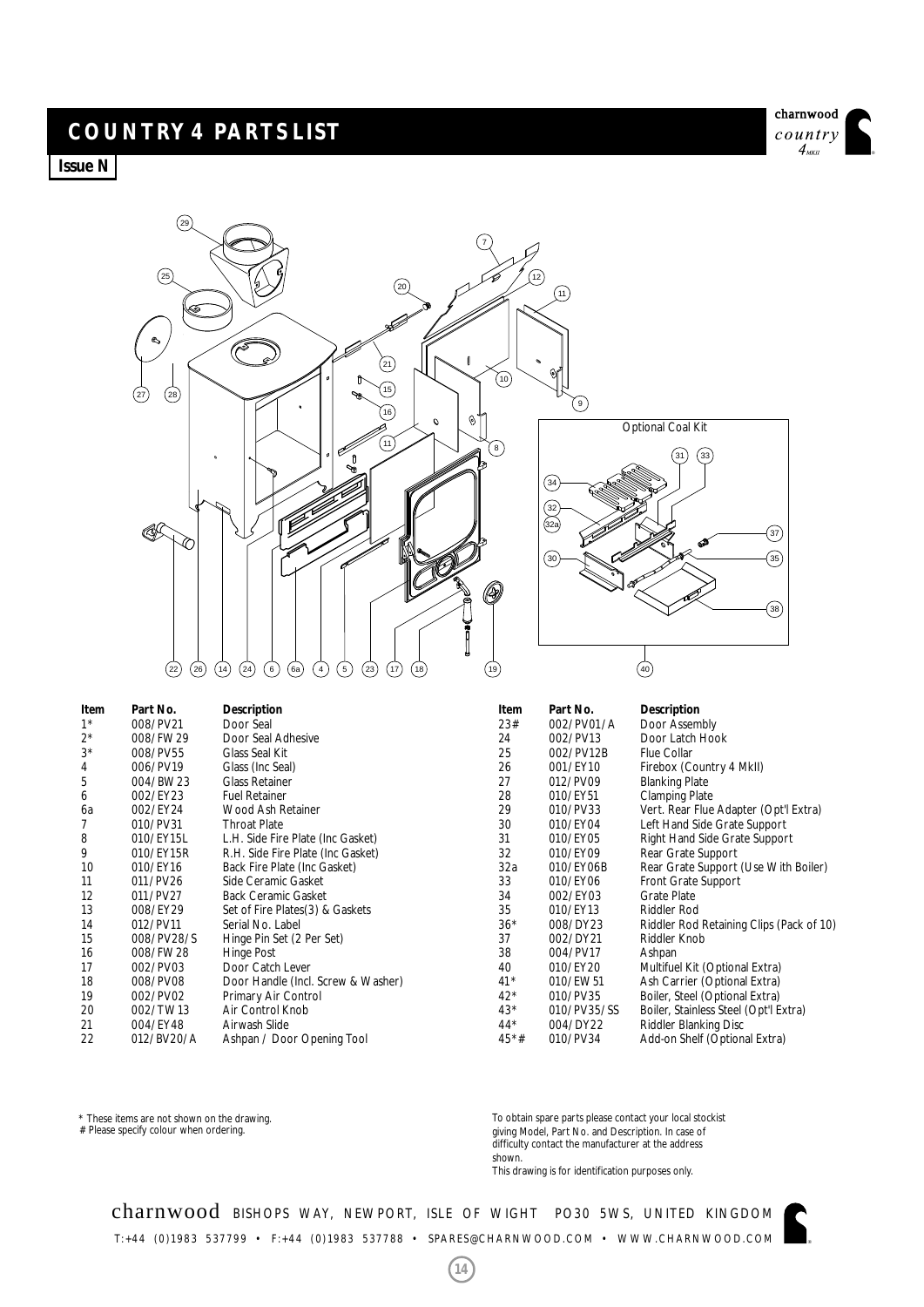# $charnwood$

 $C \in$ 

# **A.J WELLS & SONS LTD**

*A Division of A.J.Wells & Sons Limited Registered in England No. 03809371 Bishops Way, Newport, Isle of Wight PO30 5WS, United Kingdom*

> **EN13240:2001** country

ROOMHEATERS FIRED BY SOLID FUEL

 $A_{\tiny{MKII}}$ 

**EC certificate of conformity no:** 

**Minimum distance to combustible materials: Side: Rear:**

**Emission of CO in combustion products:**

**Flue gas temperature:**

**Space heating thermal output:**

**Energy efficiency:**

**Fuel types:**

*EY44-CPD-2006*

**11**

*600 mm 700 mm*

*0.23%*

*266°C*

*4.8kW*

*76.9%*

*Wood Logs*